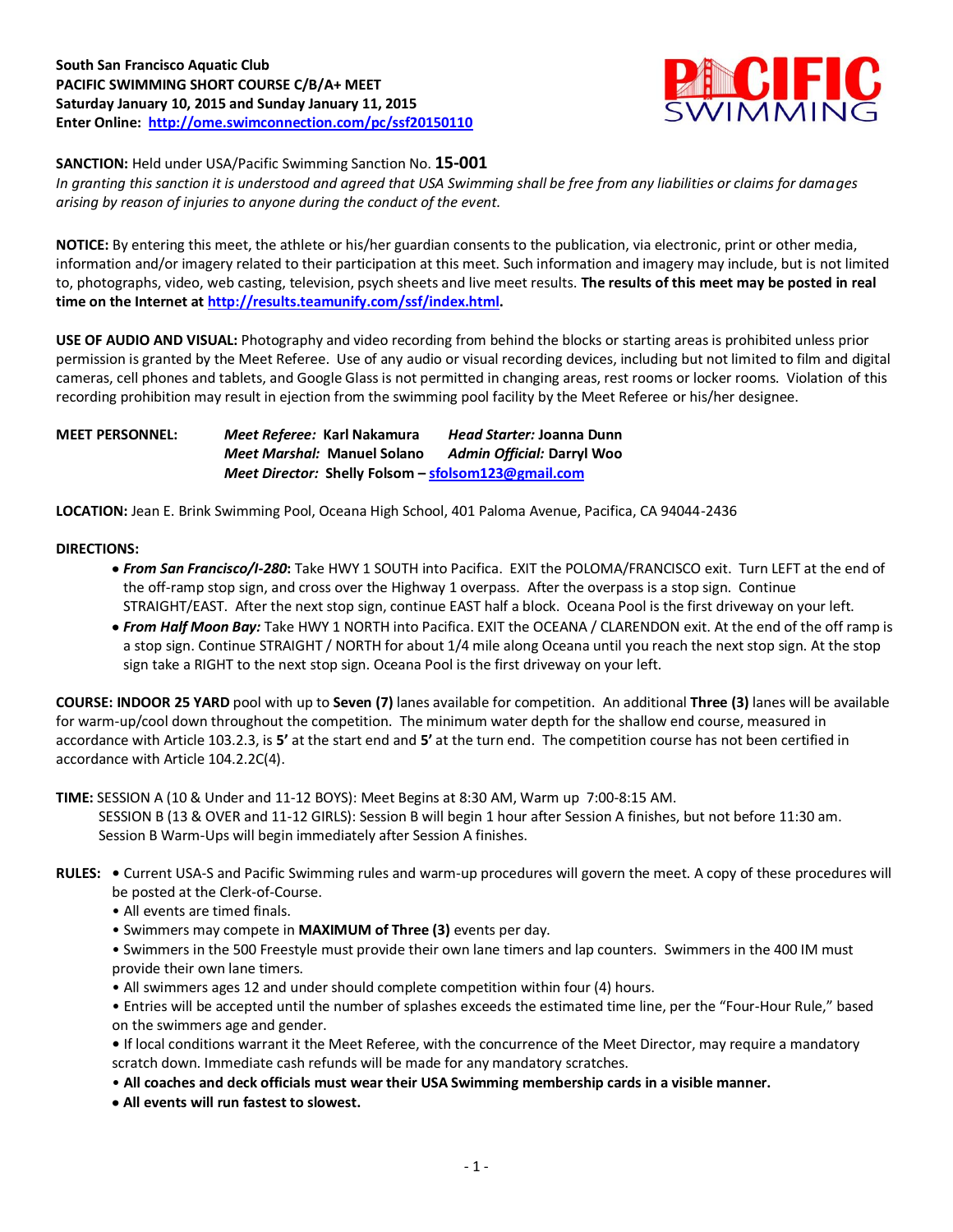**UNACCOMPANIED SWIMMERS:** Any USA-S athlete-member competing at the meet must be accompanied by a USA Swimming member-coach for the purposes of athlete supervision during warm-up, competition and warm-down. If a coach-member of the athlete's USA-S Club does not attend the meet to serve in said supervisory capacity, it is the responsibility of the swimmer or the swimmer's legal guardian to arrange for supervision by a USA-S member-coach. The Meet Director or Meet Referee may assist the swimmer in making arrangements for such supervision; however, it is recommended that such arrangements be made in advance of the meet by the athlete's USA-S Club Member-Coach.

**RACING STARTS:** Swimmers must be certified by a USA-S member-coach as being proficient in performing a racing start, or must start the race in the water. It is the responsibility of the swimmer or the swimmer's legal guardian to ensure compliance with this requirement.

**RESTRICTIONS:** • Smoking and the use of other tobacco products is prohibited on the pool deck, in the locker rooms, in spectator

- seating, on standing areas and in all areas used by swimmers, during the meet and during warm-up periods. • Sale and use of alcoholic beverages is prohibited in all areas of the meet venue.
- No glass containers are allowed in the meet venue.
- No propane heater is permitted except for snack bar/meet operations.
- All shelters must be properly secured.
- Changing into or out of swimsuits other than in locker rooms or other designated areas is prohibited.
- Restricted access area the East and South ends of the swimming pool deck. Access only for Competitors, Coaches, Officials, and meet Staff/Volunteers and Timers. No Flash Photography.
- Destructive devices, to include but not limited to, explosive devices and equipment, firearms (open or concealed), blades, knives, mace, stun guns and blunt objects are strictly prohibited in the swimming facility and its surrounding areas. If observed, the Meet Referee or his/her designee may result in the reporting to law enforcement authorities and ejection from the facility. Law enforcement officers (LEO) are exempt per applicable laws.

# **ELIGIBILITY:** • Swimmers must be current members of USA-S and enter their name and registration number on the meet entry card as they are shown on their Registration Card. If this is not done, it may be difficult to match the swimmer with the registration and times database. The meet host will check all swimmer registrations against the SWIMS database and if not found to be registered, the Meet Director shall accept the registration at the meet (a \$10 surcharge will be added to the regular registration fee). Duplicate registrations will be refunded by mail.

• Swimmers in the "A" Division must have met at least USA-S Motivational "A" minimum time standard. Swimmers in the "B" Division must have met at least the listed "B" minimum time standard. All entry times slower than the listed "B" time standard will be in the "C" Division.

• Entries with **"NO TIME" will be ACCEPTED**.

• Entry times submitted for this meet will be checked against a computer database and may be changed in accordance with Pacific Swimming Entry Time Verification Procedures.

- Disabled swimmers are welcome to attend this meet and should contact the Meet Director or Meet Referee regarding and special accommodations on entry times and seeding per Pacific Swimming policy.
- Swimmers 19 years of age and over may compete in the meet for time only, no awards. Such swimmers must have met standards for the 17-18 age group.
- The swimmer's age will be the age of the swimmer on the first day of the meet.

**ENTRY PRIORITY:** Zone 1N swimmers entering online must do so by **11:59 PM Tuesday, December 23, 2014** in order to receive priority acceptance to the meet. Surface mail entries must be postmarked by Saturday, December 20 in order to receive priority acceptance to the meet. No swimmer other than those from Zone 1N may enter the meet until the priority period has concluded.

**ENTRY FEES:** \$4.00 per event plus an \$8.00 participation fee per swimmer. Entries will be rejected if payment is not sent at time of request.

**ONLINE ENTRIES:** To enter online go to **<http://ome.swimconnection.com/pc/ssf20150110>** to receive an immediate entry confirmation. This method requires payment by credit card. Swim Connection, LLC charges a processing fee for this service, equal to \$1 per swimmer plus 5% of the total Entry Fees. Please note that the processing fee is a separate fee from the Entry Fees. If you do not wish to pay the processing fee, enter the meet using a mail entry. **Entering online is a convenience, is completely voluntary, and is in no way required or expected of a swimmer by Pacific Swimming.** Online entries will be accepted through Wednesday, **December 31, 2014.**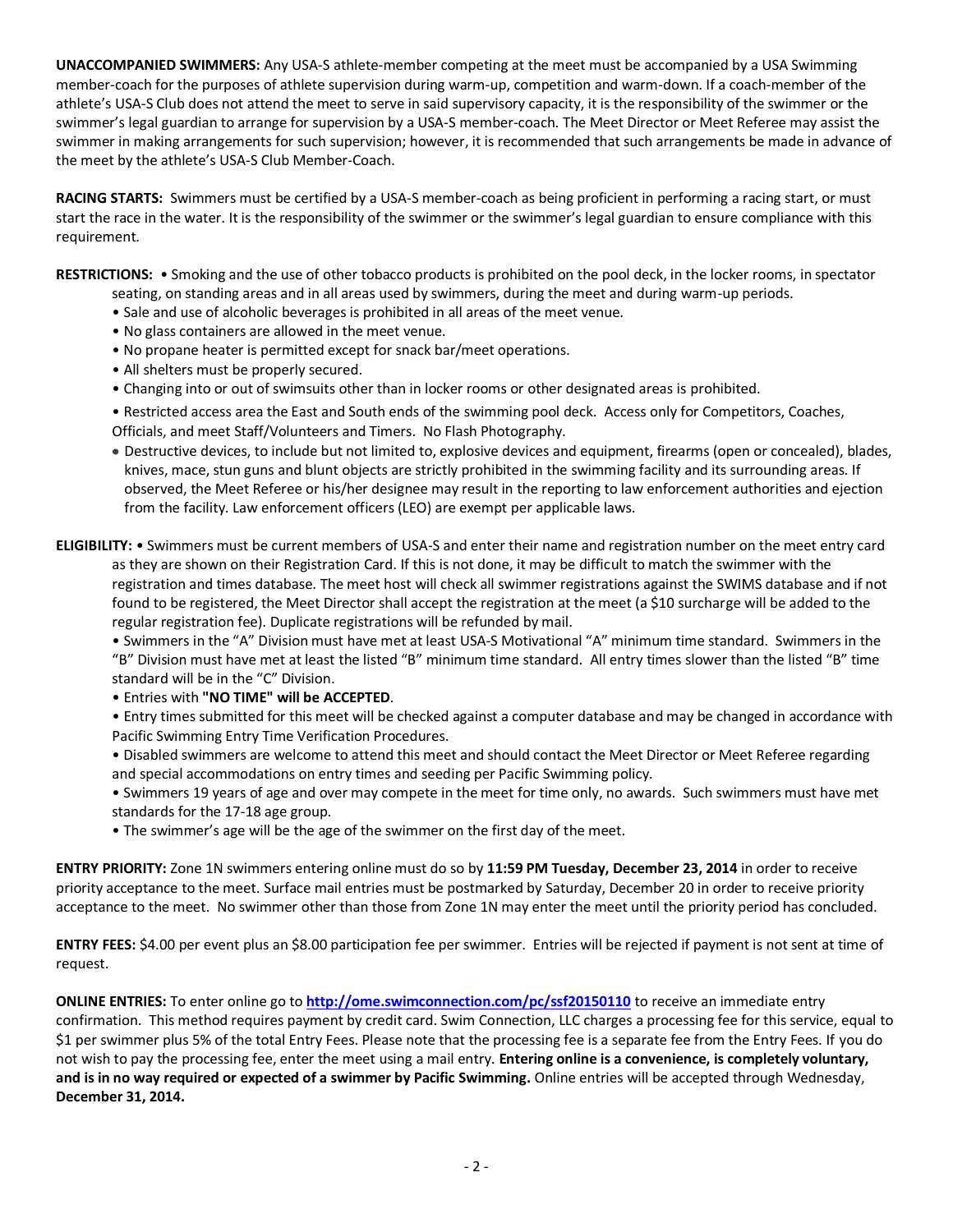**MAILED OR HAND DELIVERED ENTRIES**: Entries must be on the attached consolidated entry form. Forms must be filled out completely and printed clearly with swimmers best time. Entries must be postmarked by midnight, Monday, **December 29, 2014** or hand delivered by 12:00 noon Wednesday, **December 31, 2014**. No late entries will be accepted. No refunds will be made, except mandatory scratch downs. Requests for confirmation of receipt of entries should include a self-addressed envelope.

# **Make check payable to**: **South San Francisco Aquatic Club Mail entries to: Shelly Folsom Hand deliver entries to: Marcus Nava 139 Duval Drive 781 Tennis Drive South San Francisco, CA 94080 South San Francisco, CA 94030**

**CHECK-IN:** The meet will be deck seeded. Swimmers must check-in at the Clerk-of-Course. Close of check-in for all individual events shall be no more than 60 minutes before the estimated time of the start of the first heat of the event. No event shall be closed more than 30 minutes before the scheduled start of the session. Swimmers who do not check in will not be seeded and will not be allowed to compete in that event.

**SCRATCHES:** Any swimmers not reporting for or competing in an individual timed final event that they have checked in for shall not be penalized.

**AWARDS:** Ribbons for 1st through 8th place for individual events in the C, B, and A divisions: 8 & under, 9/10, 11/12, 13/14, 15-18. No ribbons for swimmers 19 and over. Standard "A" medals awarded to swimmers achieving NEW USA Swimming National "A" times in each event regardless of place achieved in the event. All awards to be picked up by coaches at end of each session. Awards will not be mailed out.

**ADMISSION:** Free. A 2-day program may be available for a reasonable fee.

**SNACK BAR & HOSPITALITY:** A snack bar will be available throughout the competition. Coaches and working deck officials will be provided lunch. Hospitality will serve refreshments to timers and volunteers.

**MISCELLANEOUS:** No overnight parking is allowed. Facilities will not be provided after meet hours.

**MINIMUM OFFICIALS:** Teams must follow Zone 1 North rules for providing officials. Each team must provide officials for each session according to the number of swimmers entered in that session, following the table below. Teams that do not provide sufficient officials must provide coaches to act in the place of officials

| Club swimmers entered in session | <b>Trained and carded officials requested</b> |  |  |  |  |  |  |
|----------------------------------|-----------------------------------------------|--|--|--|--|--|--|
| $1 - 10$                         |                                               |  |  |  |  |  |  |
| $11 - 25$                        |                                               |  |  |  |  |  |  |
| 26-50                            |                                               |  |  |  |  |  |  |
| $51 - 75$                        |                                               |  |  |  |  |  |  |
| 76-100                           |                                               |  |  |  |  |  |  |
| 100 or more                      | 5 (+1 for every additional 25 swimmers)       |  |  |  |  |  |  |

#### **EVENT SUMMARY**

|        | <b>SATURDAY</b> |           |        | <b>SUNDAY</b> |          |           |           |  |  |  |
|--------|-----------------|-----------|--------|---------------|----------|-----------|-----------|--|--|--|
| 8 & UN | $9-10$          | $11 - 12$ | 13-18  |               | $9 - 10$ | $11 - 12$ | $13 - 18$ |  |  |  |
| 50 FL  | 100 FL          | 100 FL    | 200 FL | 25 BK         | 50 BK    | 100 BK    | 200 BK    |  |  |  |
| 25 FR  | 100 FR          | 50 FR     | 50 FR  | 25 FL         | 50 FL    | 50 FL     | 100 FL    |  |  |  |
| 25 BR  | 100 BR          | 50 BR     | 100 BK | 50 BR         | 50 BR    | 200 BR    | 100 BR    |  |  |  |
| 100 IM | 200 IM          | 200 IM    | 400 IM | 100 FR        | 200 FR   | 500 FR    | 200 FR    |  |  |  |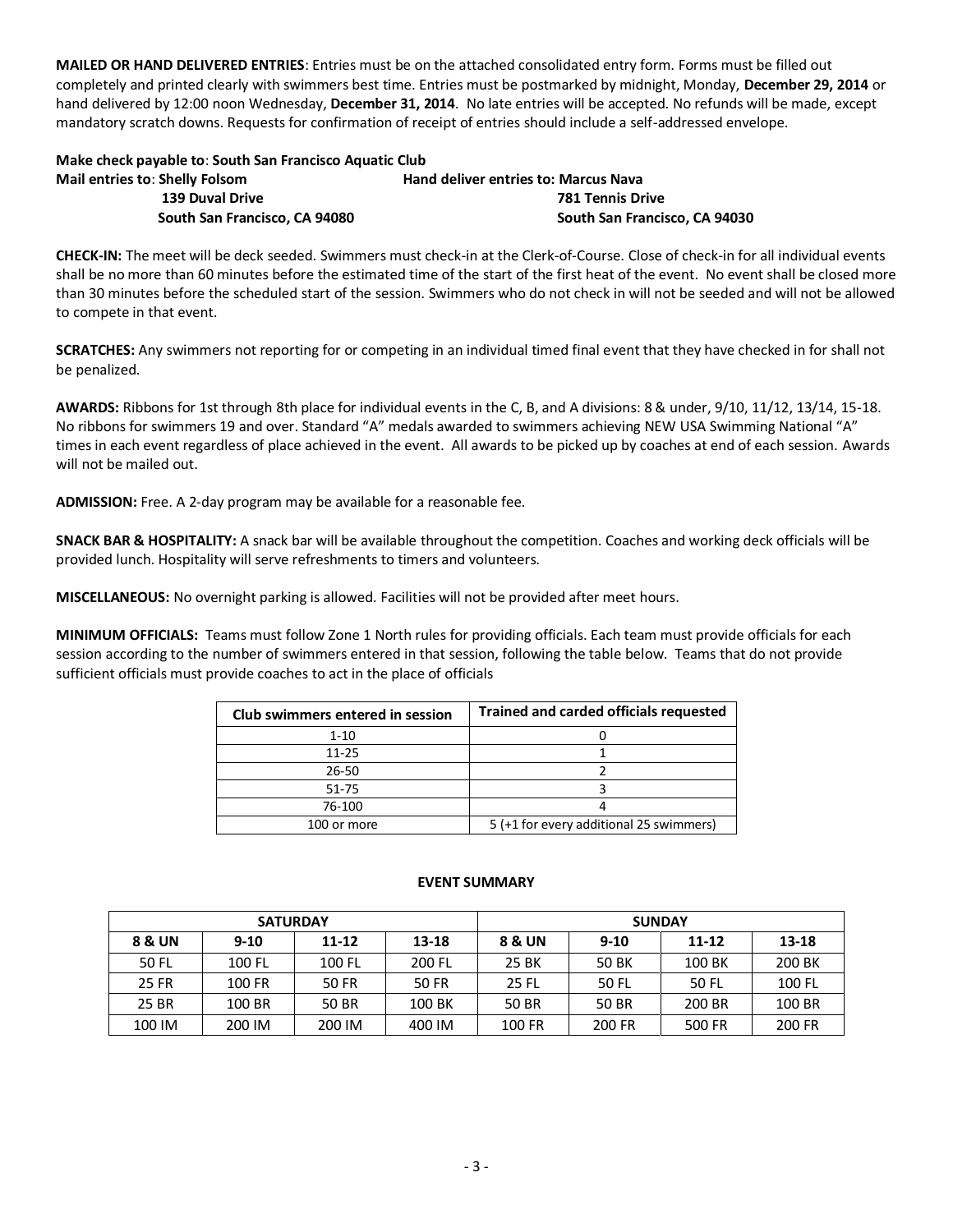|                         | SATURDAY, JAN. 10TH |                         |        | SUNDAY, JAN. 11th |        |
|-------------------------|---------------------|-------------------------|--------|-------------------|--------|
| Event#                  | Event               | Event#                  | Event# | Event             | Event# |
| $\mathbf{1}$            | 9-10 100 Fly        | $\mathbf{2}$            | 49     | 9-10 50 Back      | 50     |
| $\overline{\mathbf{3}}$ | 8-UN 50 Fly         | $\overline{\mathbf{4}}$ | 51     | 8-UN 25 Back      | 52     |
|                         | 11-12 100 Fly       | 6                       |        | 11-12 100 Back    | 54     |
| $\overline{7}$          | 9-10 100 Free       | 8                       | 55     | 9-10 50 Fly       | 56     |
| 9                       | 8-UN 25 Free        | 10                      | 57     | 8-UN 25 Fly       | 58     |
|                         | 11-12 50 Free       | 12                      |        | 11-12 50 Fly      | 60     |
| 13                      | 9-10 100 Breast     | 14                      | 61     | 9-10 50 Breast    | 62     |
| 15                      | 8-UN 25 Breast      | 16                      | 65     | 8-UN 50 Breast    | 66     |
|                         | 11-12 50 Breast     | 18                      |        | 11-12 200 Breast  | 68     |
| 19                      | 9-10 200 I.M.       | 20                      | 69     | 9-10 200 Free     | 70     |
| 21                      | 8-UN 100 I.M.       | 22                      | 71     | 8-UN 100 Free     | 72     |
|                         | 11-12 200 I.M.      | 24                      |        | 11-12 500 Free    | 74     |
|                         | <b>SESSION B</b>    |                         |        | <b>SESSION B</b>  |        |
| 25                      | 11-12 100 Fly       |                         | 75     | 11-12 100 Back    |        |
| 27                      | 13-14 200 Fly       | 28                      | 77     | 13-14 200 Back    | 78     |
| 29                      | 15-O 200 Fly        | 30                      | 79     | 15-O 200 Back     | 80     |
| 31                      | 11-12 50 Free       |                         | 81     | 11-12 50 Fly      |        |
| 33                      | 13-14 50 Free       | 34                      | 83     | 13-14 100 Fly     | 84     |
| 35                      | 15-O 50 Free        | 36                      | 85     | 15-O 100 Fly      | 86     |
| 37                      | 11-12 50 Breast     |                         | 87     | 11-12 200 Breast  |        |
| 39                      | 13-14 100 Back      | 40                      | 89     | 13-14 100 Breast  | 90     |
| 41                      | 15-O 100 Back       | 42                      | 91     | 15-O 100 Breast   | 92     |
| 43                      | 11-12 200 I.M.      |                         | 93     | 11-12 500 Free    |        |
| 45                      | 13-14 400 I.M.      | 46                      | 95     | 13-14 200 Free    | 96     |
| 47                      | 15-O 400 I.M.       | 48                      | 97     | 15-O 200 Free     | 98     |

Use the following URL to find the time standards: http://www.pacswim.org/swim-meet-times/standards